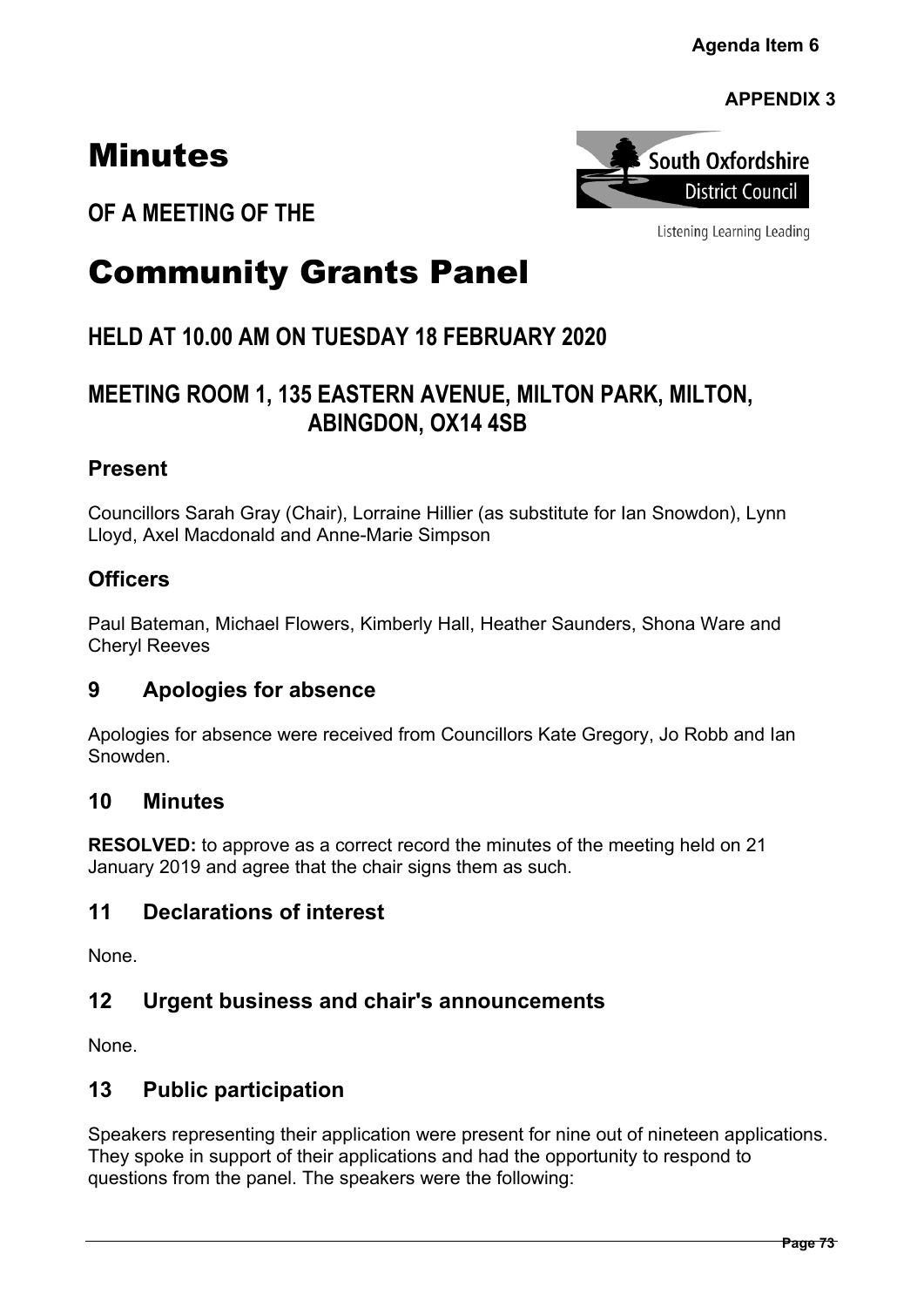|                                                                                                                                                                                                                                                                             | Agenda Item 6                                                                                                                                                                                                                                                                    |  |
|-----------------------------------------------------------------------------------------------------------------------------------------------------------------------------------------------------------------------------------------------------------------------------|----------------------------------------------------------------------------------------------------------------------------------------------------------------------------------------------------------------------------------------------------------------------------------|--|
|                                                                                                                                                                                                                                                                             |                                                                                                                                                                                                                                                                                  |  |
| <b>John Cross</b>                                                                                                                                                                                                                                                           | St. Mary's Church                                                                                                                                                                                                                                                                |  |
| <b>Aubrey Doran</b>                                                                                                                                                                                                                                                         | Henley Rugby Football Club                                                                                                                                                                                                                                                       |  |
| David Kerrigan<br><b>Richard McQuillan</b>                                                                                                                                                                                                                                  | <b>Didcot Baptist Church</b><br><b>Fish Volunteer Centre</b>                                                                                                                                                                                                                     |  |
| <b>Robert Walmsley</b>                                                                                                                                                                                                                                                      | <b>Bix PCC</b>                                                                                                                                                                                                                                                                   |  |
| Mark Gray & Sarah Wilson                                                                                                                                                                                                                                                    |                                                                                                                                                                                                                                                                                  |  |
| Laura Bristow                                                                                                                                                                                                                                                               | <b>Cholsey Parish Council</b><br><b>Oxford City Athletics Club</b>                                                                                                                                                                                                               |  |
| <b>Caroline Cann</b>                                                                                                                                                                                                                                                        | <b>Tetsworth Memorial Hall</b>                                                                                                                                                                                                                                                   |  |
| Jonnie Bradshaw                                                                                                                                                                                                                                                             | <b>Warborough Sports Pavillion</b>                                                                                                                                                                                                                                               |  |
|                                                                                                                                                                                                                                                                             | <b>Refurbishment Project</b>                                                                                                                                                                                                                                                     |  |
|                                                                                                                                                                                                                                                                             |                                                                                                                                                                                                                                                                                  |  |
| 14<br><b>Capital grants</b>                                                                                                                                                                                                                                                 |                                                                                                                                                                                                                                                                                  |  |
| detailed the applications, the scoring recommendations, and the subsequent final<br>Policy.                                                                                                                                                                                 | The panel considered the head of corporate services' report for each project, which<br>recommendations based upon the South Oxfordshire District Council Capital Grants                                                                                                          |  |
| had no speakers present to support their application.                                                                                                                                                                                                                       | The panel agreed to consider the applications in the following order, firstly those with<br>speakers registered to represent their application followed by all other applications which                                                                                          |  |
| <b>Cholsey Parish Council</b><br>support of the application and answered questions from the panel.                                                                                                                                                                          | There were two speakers present for the item. Mark Gray and Sarah Wilson spoke in                                                                                                                                                                                                |  |
| Councillors asked a question regarding how the proposed project would benefit carbon<br>reduction strategies. The speakers explained that the building had existing high standards<br>for carbon reduction and the new facilities would benefit from the existing measures. |                                                                                                                                                                                                                                                                                  |  |
| A second question was asked on whether the project would benefit residents external to<br>the parish. The speakers confirmed that residents from neighbouring parishes were<br>already using the facilities and would continue to be welcomed at the site.                  |                                                                                                                                                                                                                                                                                  |  |
|                                                                                                                                                                                                                                                                             | <b>RESOLVED:</b> To approve the officers' recommended scoring of 10 out of 12 points.                                                                                                                                                                                            |  |
| <b>Tetsworth Memorial Hall</b><br>application and answered questions from the panel.                                                                                                                                                                                        | There was one speaker present for the item. Caroline Cann spoke in support of the                                                                                                                                                                                                |  |
| Councillors asked what the current estimated savings in cost would be following the<br>completion of the project. The speaker confirmed that there would be an estimated 50-<br>65% savings through the replacement of old facilities.                                      |                                                                                                                                                                                                                                                                                  |  |
| was currently waiting for any other applicants for funding.                                                                                                                                                                                                                 | A subsequent question was raised on whether any funding had been received from the<br>parish council. The speaker confirmed that this remained in process and that the parish                                                                                                    |  |
|                                                                                                                                                                                                                                                                             | Councillors consulted with the Energy Strategy and Projects Officer on whether the carbon<br>reduction scoring could be increased as a result of the new information presented. The<br>officer confirmed that taking into account the new information received from the speaker, |  |
|                                                                                                                                                                                                                                                                             | Page 74                                                                                                                                                                                                                                                                          |  |

## **14 Capital grants**

#### **Cholsey Parish Council**

#### **Tetsworth Memorial Hall**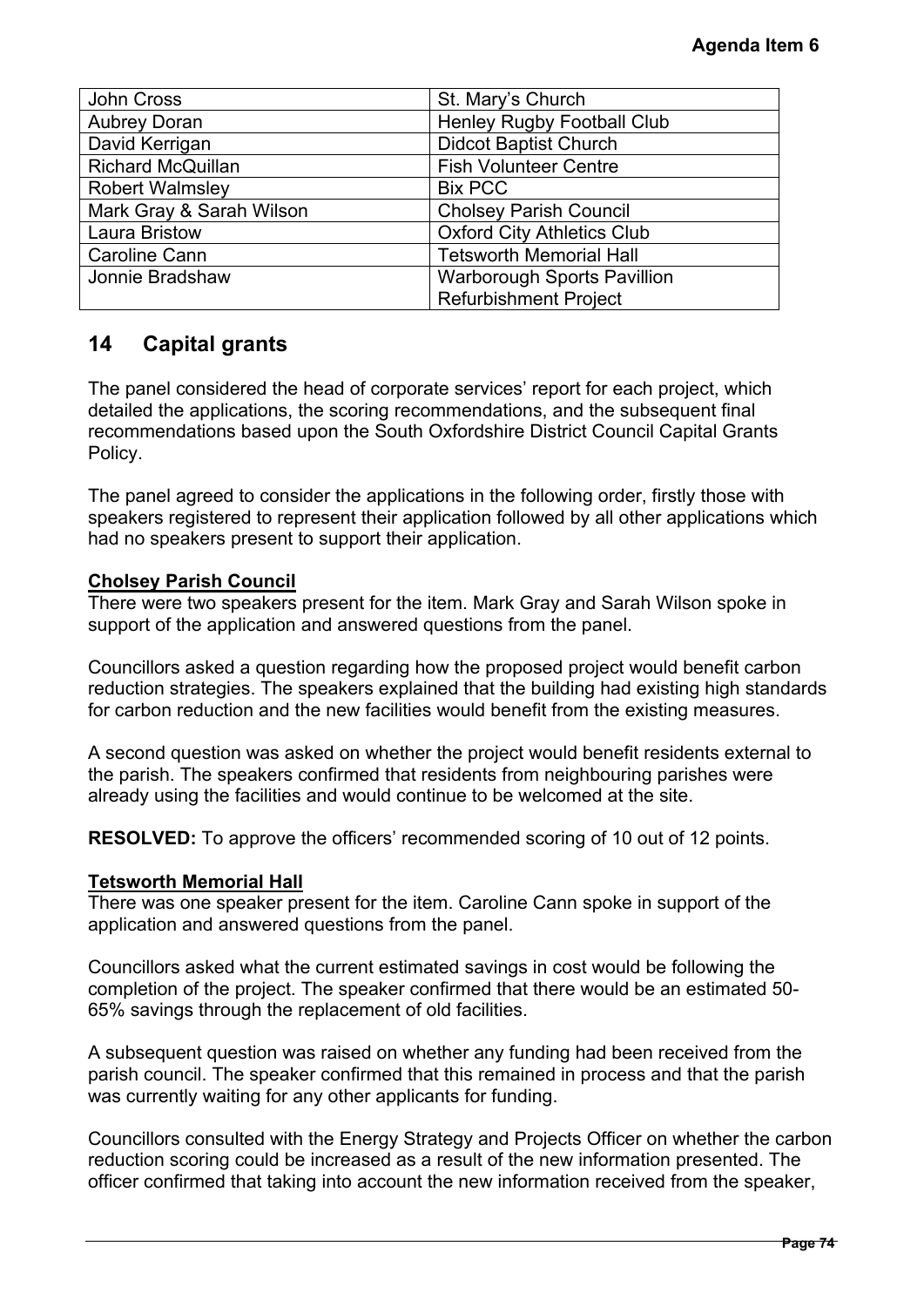the carbon reduction scoring could be increased by one point to the maximum scoring of three.

A motion, proposed and seconded, was passed, to increase the carbon reduction scoring to three points.

**RESOLVED:** To increase the carbon reduction score to 3 points, the maximum scoring possible for the criteria, giving the application a total of 10 points out of 12. The project therefore became a high priority item.

#### **St Mary's Church**

There was one speaker present for the item. John Cross spoke in support of the application and answered questions from the panel.

The panel asked whether the applicant had applied to the Church of England for additional sources of finance. The speaker confirmed that an application for funding had been submitted to the Church of England.

A question was raised to officers on whether religious groups who provided services to the wider community were limited in scoring under the community benefit criteria. The officers confirmed that a site owned by a religious organisation was able to restrict access to people under the Equalities Act and therefore were limited to a maximum of two points out of a possible three under this criteria. Agenda Item 6<br>
mum scoring of<br>
eduction scoring<br>
2. The project<br>
1. The project<br>
1. The project<br>
1. The officers<br>
1. The officers<br>
1. The officers<br>
1. The officers<br>
1. The officers<br>
2. points.<br>
port of the<br>
1. The officers

**RESOLVED:** To approve the officers' recommended scoring of 8 out of 12 points.

#### **Didcot Baptist Church**

There was one speaker present for the item. David Kerrigan spoke in support of the application and answered questions from the panel.

The council asked questions on funds that had been received for the project, and any additional funding that had recently been secured. The speaker confirmed that new funds had been either attained or agreed upon on paper with a new source of funding recently secured.

A question was raised to officers on whether new information on the environmental benefits of the project could warrant an increase in scoring for energy savings. The officers confirmed that an external energy audit would have been required for any such review of points.

**RESOLVED:** To approve the officers' recommended scoring of 8 out of 12 points.

#### **Oxford City Athletics Club**

There was one speaker present for the item. Laura Bristow spoke in support of the application and answered questions from the panel.

A question was raised to officers on whether the application could be altered to a reflect a change in the scope of the project. It was confirmed that the panel had to consider the application that had been submitted, and that any alterations in the scope of the project would require a new application to be submitted for funding.

**RESOLVED:** To approve the officers' recommended scoring of 8 out of 12 points.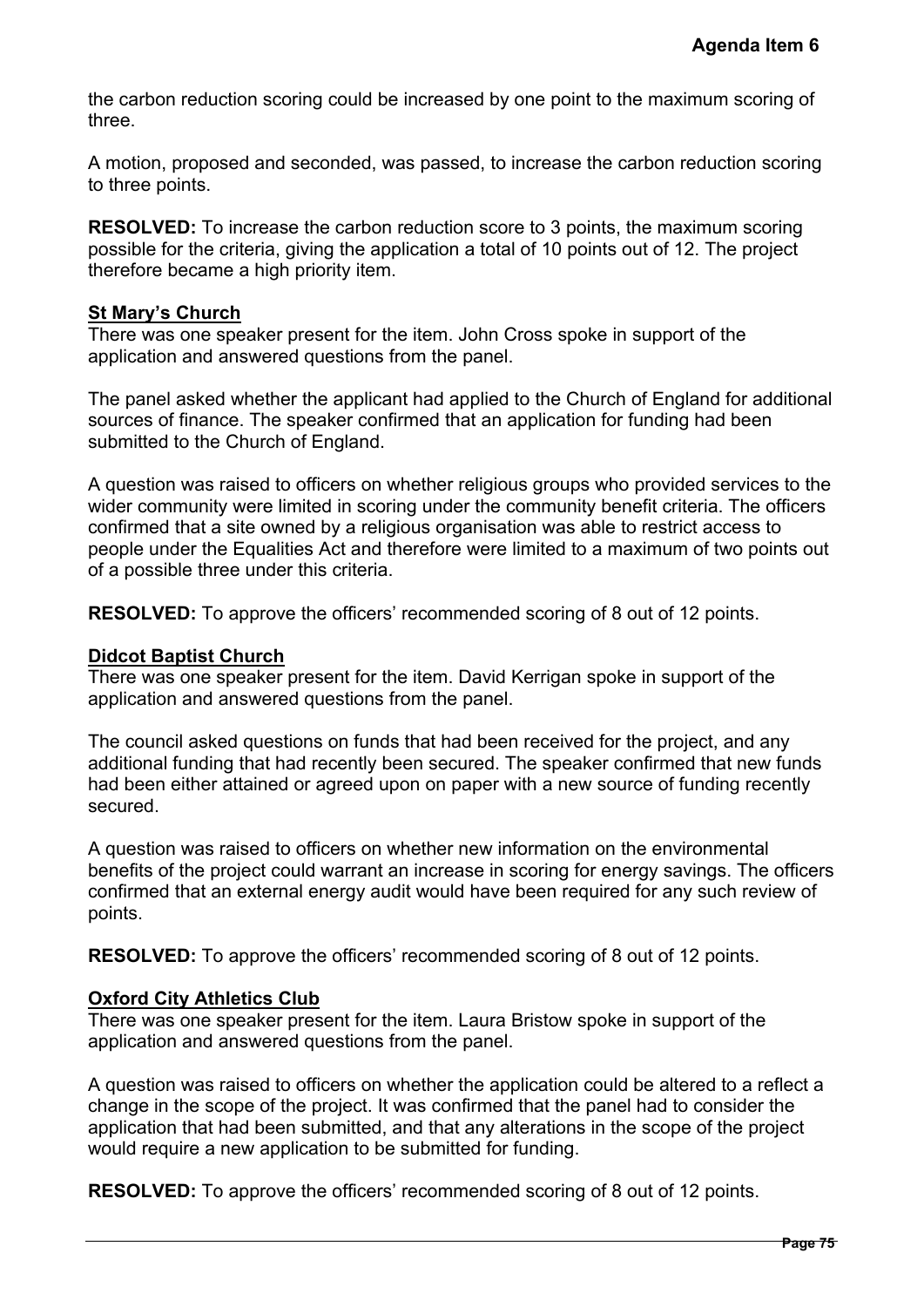#### **Fish Volunteer Centre**

There was one speaker present for the item. Richard McQuillan spoke in support of the application and answered questions from the panel.

The panel asked whether there was any difference in the size of the new building to be purchased in comparison to the current tenancy. The speaker confirmed that the buildings were the same size and that the proposed purchase would be for a new build which also provided increased environmental benefits.

A further question was raised on whether the new building would alter the services provided by the organisation. The speaker confirmed that there would be no change in services offered.

As a result of new information regarding sources of financing for the project, the panel asked officers whether the scoring for finance could be increased to the maximum of three points. The officers advised that this would be possible if the panel felt the applicant had satisfied the requirements necessary for a maximum score award. Agenda Item 6<br>
support of the<br>
building to be<br>
that the buildings<br>
uild which also<br>
services<br>
mo change in<br>
ct, the panel<br>
aximum of three<br>
ring possible for<br>
upport of the<br>
d the condition it<br>
me was a result of<br>
see in t

A motion, proposed and seconded, was passed, to increase the finance scoring to three points.

**RESOLVED:** To increase the finance score to 3 points, the maximum scoring possible for the criteria, giving the application a total of 9 points out of 12.

#### **Warborough Sports Pavilion**

There was one speaker present for the item. Jonnie Bradshaw spoke in support of the application and answered questions from the panel.

The panel asked a question regarding the timber frame of the building and the condition it was currently in. The speaker explained that the poor condition of the frame was a result of a lack of maintenance over the years.

The organisation also provided additional information to support an increase in their community benefit score to 3 points, based on the wider community value the new pavilion would offer.

A motion, proposed and seconded, was passed, to increase the community benefit score to 3 points, the maximum possible score available.

**RESOLVED:** To increase the community benefit score to 3 points, the maximum scoring possible for the criteria, giving the application a total of 8 points out of 12.

#### **Bix PCC**

There was one speaker present for the item. Robert Walmsley spoke in support of the application and answered questions from the panel.

A question was asked on whether there would be a ramp at the main entrance for the proposed build. The speaker confirmed that there would be a permanent ramp installed as part of the project.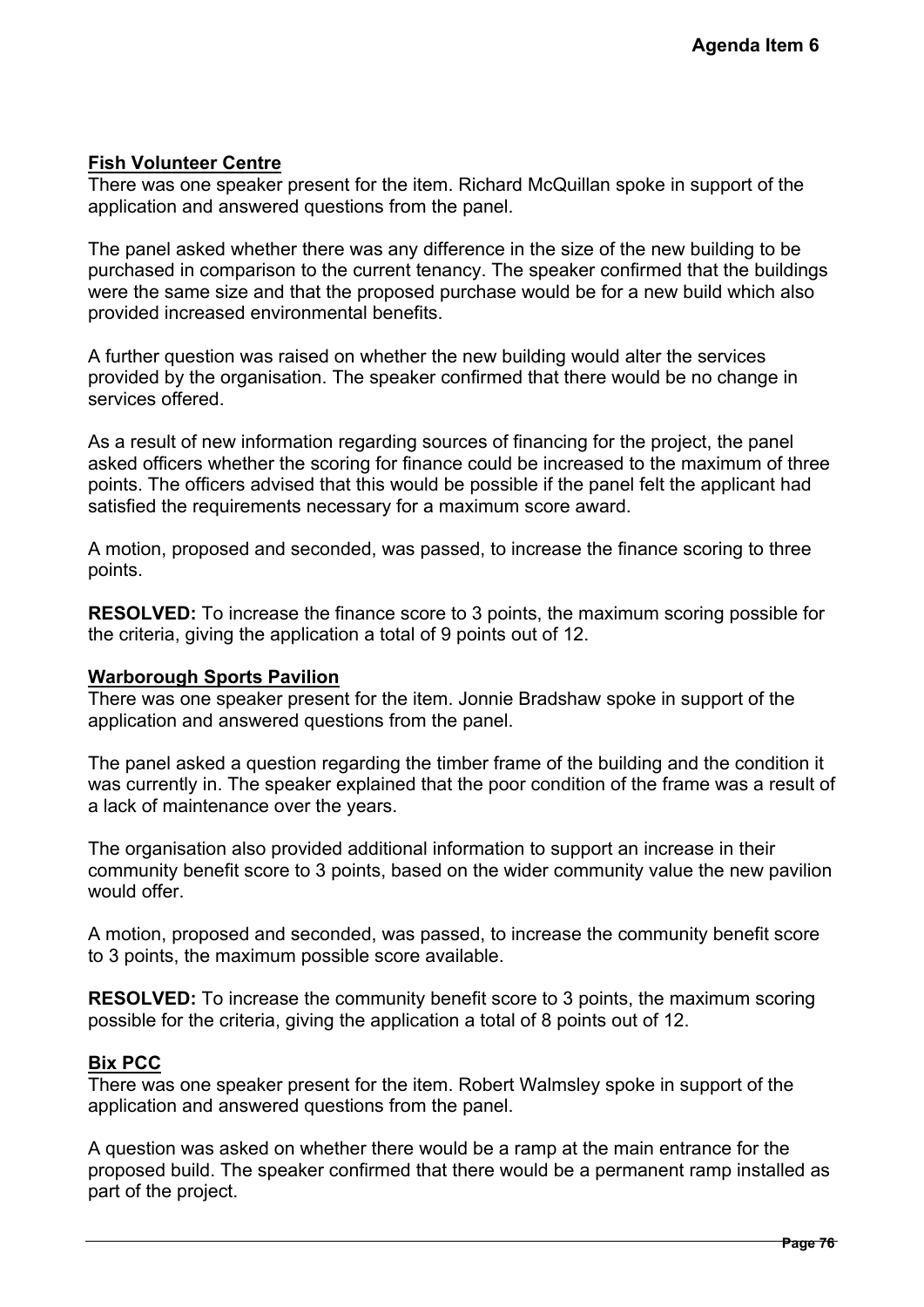A motion, proposed and seconded, was passed, to increase the environmental score as a result of new information being provided.

**RESOLVED:** To increase the environmental score to 1 point out of a possible 3 giving the application a total of 7 points out of 12.

#### **Henley Rugby Football Club**

There was one speaker present for the item. Aubrey Doran spoke in support of the application and answered questions from the panel.

A question was raised to officers on whether scoring for environmental benefit took into account that residents would not be required to commute as far to access facilities. The officers confirmed this was not a part of the policy matrix and so the score could not be altered on this matter. Agenda Item 6<br>
iental score as a<br>
sible 3 giving the<br>
oort of the<br>
inefit took into<br>
facilities. The<br>
could not be<br>
d secured over<br>
ioner funding, this<br>
2 points.<br>
anel agreed to<br>
imous in support<br>
12 points.<br>
2 points.<br>
2

A further question was raised to the speaker on whether the applicant had secured over 50% of the funding. The speaker explained that while they had secured more funding, this was still below the 50% margin.

**RESOLVED:** To approve the officer's recommended scoring of 6 out of 12 points.

Following the completion of all applications with a speaker present, the panel agreed to adjourn the meeting for a five-minute rest break.

#### **Berinsfield Parish Council**

Councillors agreed that the project was a high priority item and were unanimous in support of the officer's recommendation.

**RESOLVED:** To approve the officer's recommended scoring of 10 out of 12 points.

#### **Culham Parish Council**

The panel asked officers whether any new information on the funding of the project had been provided by the applicant. Officers confirmed that no new information had been provided.

**RESOLVED:** To approve the officer's recommended scoring of 8 out of 12 points.

#### **Brightwell cum Sotwell Parish Council**

The panel agreed on the scoring recommendation provided.

**RESOLVED:** To approve the officer's recommended scoring of 8 out of 12 points.

#### **Wheatley Parish Council**

The panel asked whether there had been any update on Section 106 funding. It was confirmed that there had been no further update.

**RESOLVED:** To approve the officer's recommended scoring of 8 out of 12 points.

#### **Sonning Common Parish Council**

The panel queried whether conditions could be added to grants. They were informed that the panel could encourage actions to be taken.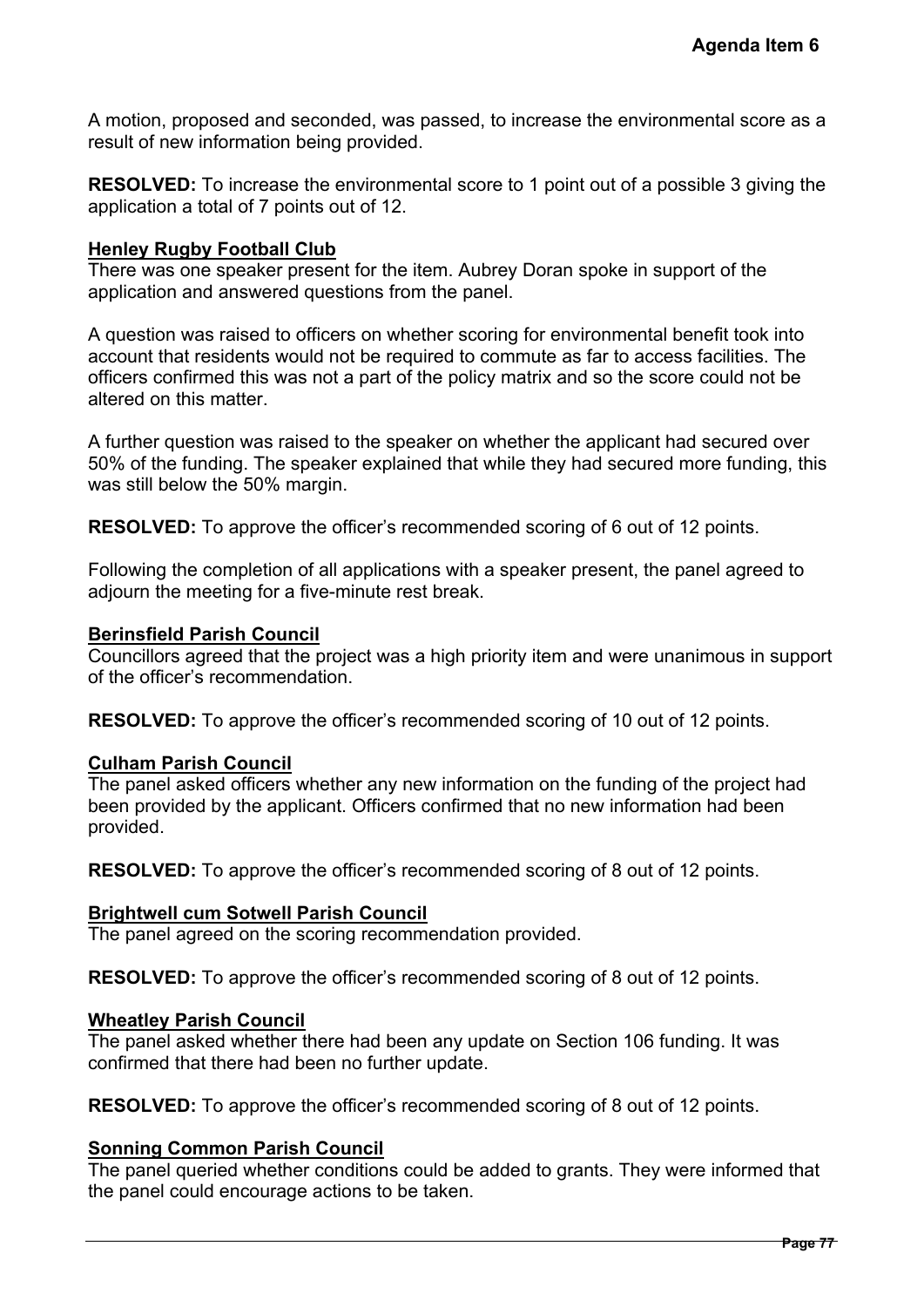**RESOLVED:** To approve the officer's recommended scoring of 6 out of 12 points.

Following the competition of this application, the panel agreed to continue beyond the meeting quillotine for a further thirty minutes.

#### **Wallingford Methodist Church**

The panel agreed with the recommended scoring but noted that had more information been provided by the applicant, a higher score might have resulted.

**RESOLVED:** To approve the officer's recommended scoring of 6 out of 12 points.

#### **Goring Heath Parish Council**

The panel agreed with the recommended scoring.

**RESOLVED:** To approve the officer's recommended scoring of 6 out of 12 points.

#### **Whitchurch-on-Thames Parish Council**

The panel agreed with the recommended scoring.

**RESOLVED:** To approve the officer's recommended scoring of 6 out of 12 points.

#### **Sacred Heart Preschool**

The panel agreed with the recommended scoring.

**RESOLVED:** To approve the officer's recommended scoring of 6 out of 12 points.

Following the completion of the first session, the panel resolved to have a break before the beginning of the second half of the session.

The panel agreed in line with the policy, that those applications which were a high priority as a result of scoring should receive 100% of the funding requested.

The panel considered three possible avenues to allocate funding to the medium priority projects which were provided by officers.

- a.) To provide all medium priority applications with 32.5% of their requested amounts.
- b.) Continue with the original recommendations to not award funding to three of the applications due to the significant amount of funding they still had to secure and provide the remaining medium priority applicants with 49% of the requested funds.
- c.) Award funding proportionate to the scoring given by the panel.

Following discussion between councillors, the panel agreed to undertake a proportionate funding allocation based upon the total score the applicant had received. In addition, councillors reviewed all medium projects again to look at any they had concerns about, in line with the policy. This resulted in a further five projects not being recommended for funding. Panel then reallocated the £213,414 proportionately to the remaining medium priority projects. Agenda Item 6<br>
2 points.<br> **Page 2 points.**<br> **Page 2 points.**<br> **Page 2 points.**<br> **Page 78 Points.**<br> **Page 78 Page 78 Page 78 Page 78 Page 78 Page 78 Page 78**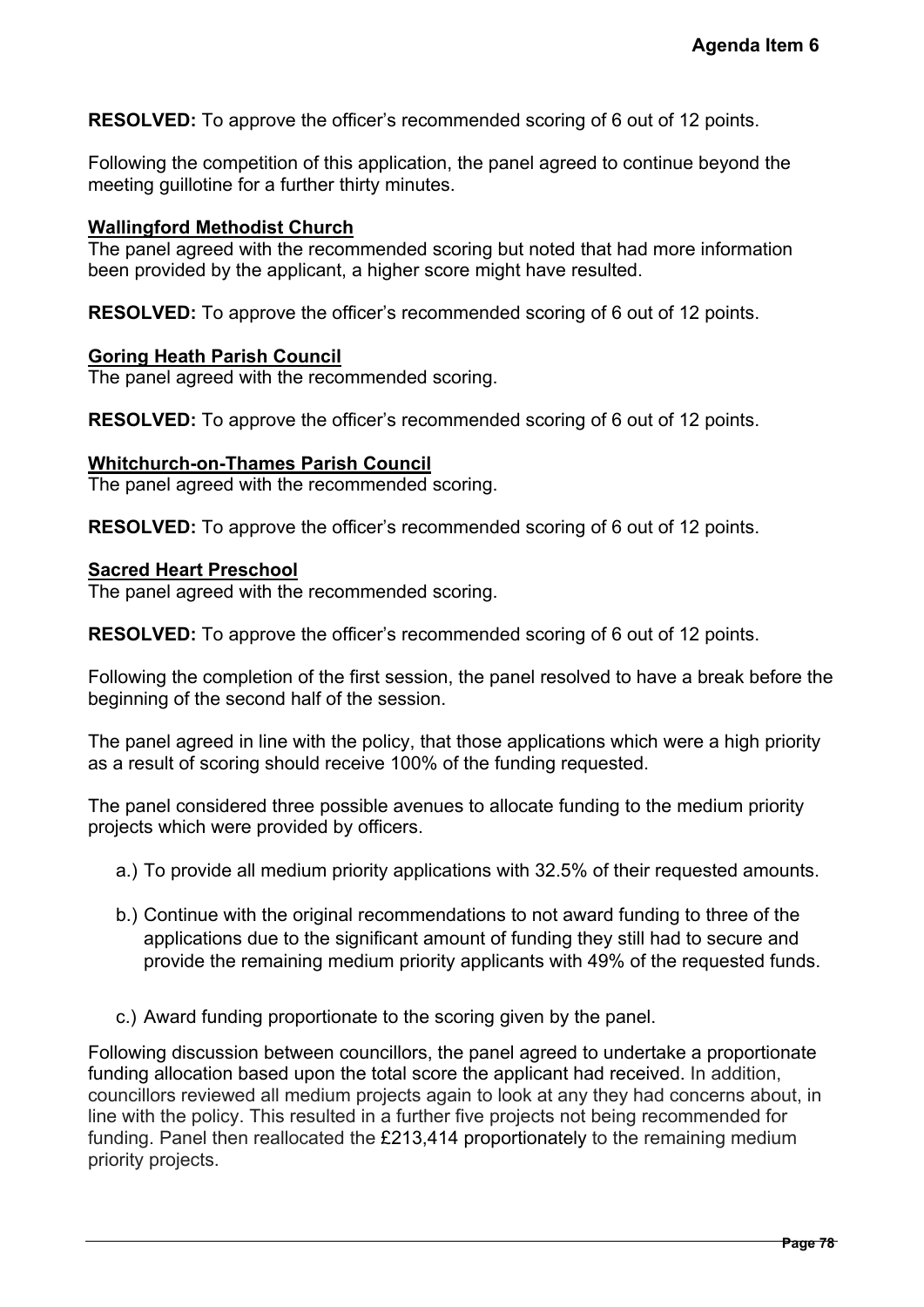**RESOLVED:** To award the following high priority items with 100% of the funds requested:

|                                        |                                                 | Agenda Item 6                                                                                 |
|----------------------------------------|-------------------------------------------------|-----------------------------------------------------------------------------------------------|
|                                        |                                                 |                                                                                               |
|                                        |                                                 |                                                                                               |
| The funding was as follows:            |                                                 |                                                                                               |
|                                        |                                                 | <b>RESOLVED:</b> To award the following high priority items with 100% of the funds requested: |
| Organisation                           | <b>Scheme</b>                                   | <b>Grant awarded</b>                                                                          |
| <b>Cholsey Parish Council</b>          | Purpose built Happy Hub                         | 100% of the funds                                                                             |
|                                        | accommodation                                   | requested, capped to a<br>total of £50,000                                                    |
| <b>Berinsfield Parish Council</b>      | Provision of outdoor                            | 100% of the funds                                                                             |
|                                        | gymnastics equipment                            | requested, capped to a<br>total of £10,000                                                    |
| <b>Tetsworth Memorial Hall</b>         | Alterations ad                                  | 100% of the funds                                                                             |
|                                        | refurbishment including                         | requested capped to a                                                                         |
|                                        | kitchen, heating, car park,                     | total of £46,586                                                                              |
|                                        | insulation, storage, and<br>audio               |                                                                                               |
| 75% of the funds requested:            |                                                 | <b>RESOLVED:</b> To award the following medium priority item which scored 9/12 points with    |
| Organisation                           | Scheme                                          | <b>Grant awarded</b>                                                                          |
| <b>Fish Volunteer Centre</b>           | Purchase of premises (ex-                       | 75% of the funds                                                                              |
|                                        | -police station)                                | requested, capped to a<br>total of £52,500                                                    |
|                                        |                                                 |                                                                                               |
| 72% of the funds requested:            |                                                 | <b>RESOLVED:</b> To award the following medium priority items which scored 8/12 points with   |
| Organisation                           | <b>Scheme</b>                                   | <b>Grant awarded</b>                                                                          |
| <b>Brightwell cum Sotwell</b>          | Resurfacing of tennis                           | 72% of the funds                                                                              |
| <b>Parish Council</b>                  | courts and instillation of                      | requested, capped to a                                                                        |
|                                        | new tennis practise wall                        | total of £7242                                                                                |
| <b>Didcot Baptist Church</b>           | <b>Didcot Baptist Church</b>                    | 72% of the funds                                                                              |
|                                        | <b>Community Hub</b>                            | requested, capped to a<br>total of £54,000                                                    |
| <b>Wheatley Parish Council</b>         | Improvements to Farm                            | 72% of the funds                                                                              |
|                                        | <b>Close Road Recreation</b>                    | requested, capped to a                                                                        |
|                                        | Ground                                          | total of £7200                                                                                |
|                                        |                                                 | <b>RESOLVED:</b> To award the following medium priority items which scored 7/12 points with   |
| 67% of the funds requested:            | <b>Scheme</b>                                   | <b>Grant awarded</b>                                                                          |
| Organisation<br><b>Bix PCC</b>         | St James' Community                             | 67% of the funds                                                                              |
|                                        | Hub and extension for                           | requested, capped to a                                                                        |
|                                        | toilet and kitchen                              | total of £50,250                                                                              |
|                                        |                                                 | <b>RESOLVED:</b> To award the following medium priority items which scored 6/12 points with   |
| 62% of the funds requested:            |                                                 |                                                                                               |
| Organisation                           | <b>Scheme</b>                                   | <b>Grant awarded</b>                                                                          |
| <b>Wallingford Methodist</b><br>Church | Replacement f boilers and<br>upgrade of heating | 62% of the funds<br>requested, capped to a                                                    |

| Organisation                 | Scheme                   | <b>Grant awarded</b>   |
|------------------------------|--------------------------|------------------------|
| <b>Fish Volunteer Centre</b> | Purchase of premises (ex | 75% of the funds       |
|                              | -police station)         | requested, capped to a |
|                              |                          | total of £52,500       |

| Organisation                   | <b>Scheme</b>                | <b>Grant awarded</b>   |
|--------------------------------|------------------------------|------------------------|
| <b>Brightwell cum Sotwell</b>  | Resurfacing of tennis        | 72% of the funds       |
| <b>Parish Council</b>          | courts and instillation of   | requested, capped to a |
|                                | new tennis practise wall     | total of £7242         |
| <b>Didcot Baptist Church</b>   | <b>Didcot Baptist Church</b> | 72% of the funds       |
|                                | <b>Community Hub</b>         | requested, capped to a |
|                                |                              | total of £54,000       |
| <b>Wheatley Parish Council</b> | Improvements to Farm         | 72% of the funds       |
|                                | <b>Close Road Recreation</b> | requested, capped to a |
|                                | Ground                       | total of £7200         |

| Organisation | Scheme                | <b>Grant awarded</b>   |
|--------------|-----------------------|------------------------|
| Bix PCC      | St James' Community   | 67% of the funds       |
|              | Hub and extension for | requested, capped to a |
|              | toilet and kitchen    | total of £50,250       |

| Organisation                 | Scheme                                       | Grant awarded          |
|------------------------------|----------------------------------------------|------------------------|
| <b>Wallingford Methodist</b> | Replacement f boilers and   62% of the funds |                        |
| Church                       | upgrade of heating                           | requested, capped to a |